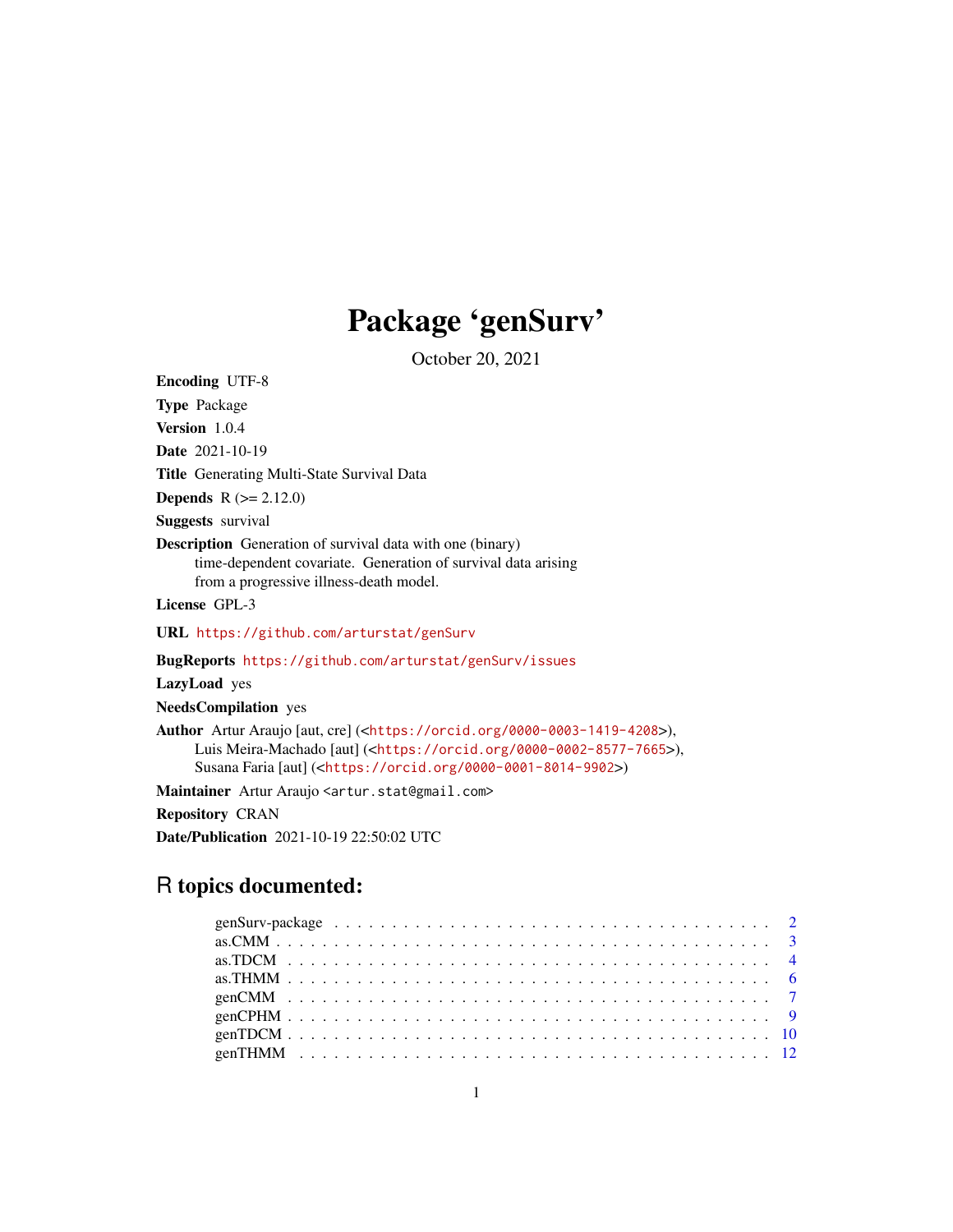#### <span id="page-1-0"></span>**Index** 2008 **[14](#page-13-0)**

#### Description

The genSurv software permits to generate data with one binary time-dependent covariate and data stemming from a progressive illness-death model.

# Details

| Package:  | genSurv    |
|-----------|------------|
| Type:     | Package    |
| Version:  | 1.0.4      |
| Date:     | 2021-10-19 |
| License:  | $GPL-3$    |
| LazyLoad: | yes        |

# Author(s)

Artur Araújo, Luís Meira-Machado <lmachado@math.uminho.pt> and Susana Faria <sfaria@math.uminho.pt> Maintainer: Artur Araújo <artur.stat@gmail.com>

#### References

Anderson, P.K., Gill, R.D. (1982). Cox's regression model for counting processes: a large sample study. *Annals of Statistics*, 10(4), 1100-1120. doi: [10.1214/aos/1176345976](https://doi.org/10.1214/aos/1176345976)

Cox, D.R. (1972). Regression models and life tables. *Journal of the Royal Statistical Society: Series B*, 34(2), 187-202. doi: [10.1111/j.25176161.1972.tb00899.x](https://doi.org/10.1111/j.2517-6161.1972.tb00899.x)

Jackson, C. (2011). Multi-State Models for Panel Data: The msm Package for R. *Journal of Statistical Software*, 38(8), 1–28. doi: [10.18637/jss.v038.i08](https://doi.org/10.18637/jss.v038.i08)

Johnson, M. E. (1987). *Multivariate Statistical Simulation*, John Wiley and Sons.

Johnson, N., Kotz, S. (1972). *Distribution in statistics: continuous multivariate distributions*, John Wiley and Sons.

Lu J., Bhattacharya G. (1990). Some new constructions of bivariate weibull models. *Annals of Institute of Statistical Mathematics*, 42(3), 543-559. doi: [10.1007/BF00049307](https://doi.org/10.1007/BF00049307)

Meira-Machado, L., Cadarso-Suárez, C., De Uña- Álvarez, J., Andersen, P.K. (2009). Multi-state models for the analysis of time to event data. *Statistical Methods in Medical Research*, 18(2), 195-222. doi: [10.1177/0962280208092301](https://doi.org/10.1177/0962280208092301)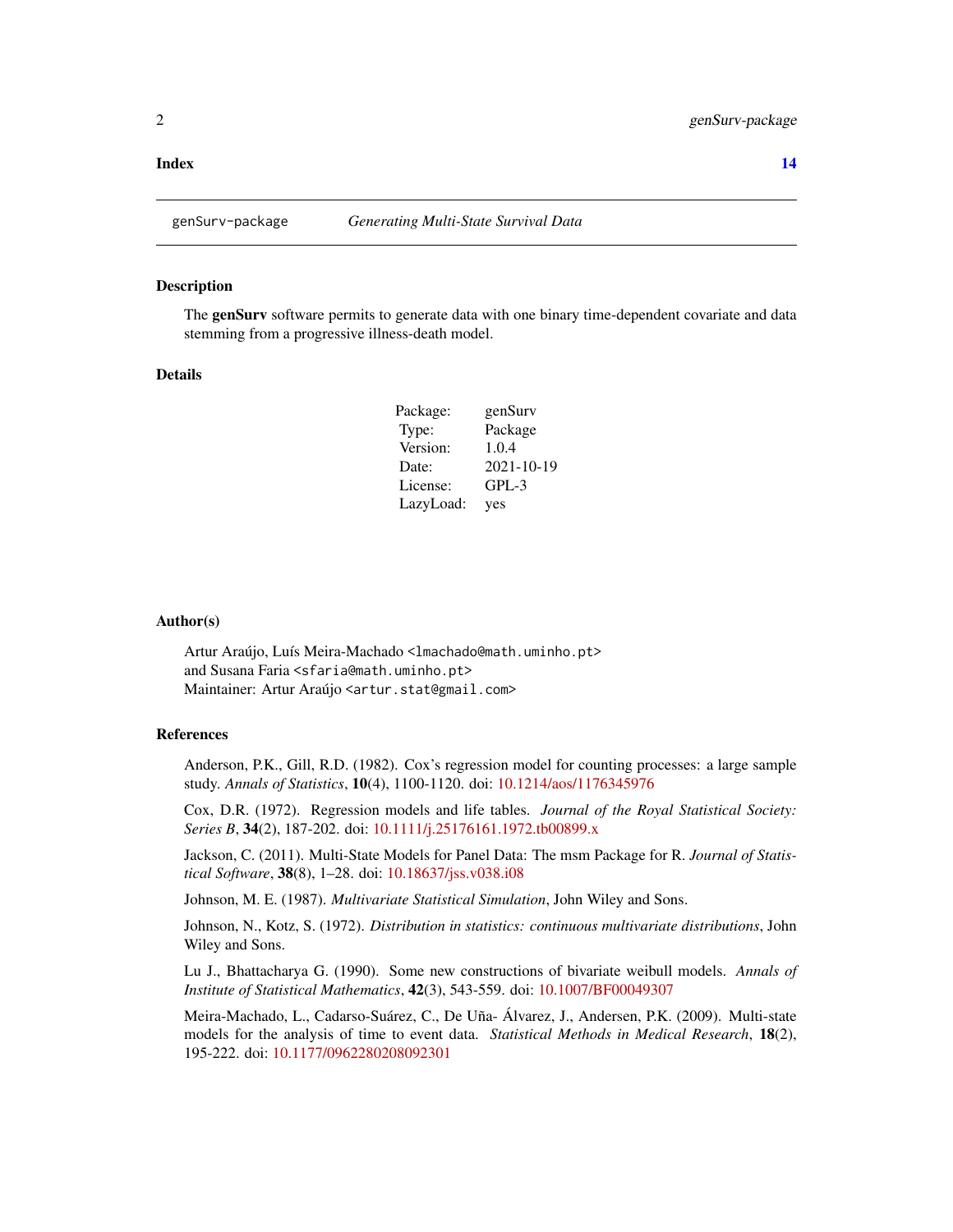#### <span id="page-2-0"></span> $\alpha$ s.CMM  $\beta$

Meira-Machado L., Faria S. (2014). A simulation study comparing modeling approaches in an illness-death multi-state model. *Communications in Statistics - Simulation and Computation*, 43(5), 929-946. doi: [10.1080/03610918.2012.718841](https://doi.org/10.1080/03610918.2012.718841)

Meira-Machado, L., Roca-Pardiñas, J. (2011). p3state.msm: Analyzing Survival Data from an Illness-Death Model. *Journal of Statistical Software*, 38(3), 1-18. doi: [10.18637/jss.v038.i03](https://doi.org/10.18637/jss.v038.i03)

Meira-Machado, L., Sestelo M. (2019). Estimation in the progressive illness-death model: a nonexhaustive review. *Biometrical Journal*, 61(2), 245–263. doi: [10.1002/bimj.201700200](https://doi.org/10.1002/bimj.201700200)

Therneau, T.M., Grambsch, P.M. (2000). *Modelling survival data: Extending the Cox Model*, New York: Springer.

<span id="page-2-1"></span>

as.CMM *Coerce to an object of class* CMM

# Description

Function to coerce objects of class TDCM and THMM to objects of class CMM.

# Usage

 $as.CMM(x)$ is.CMM(x)

#### Arguments

x Any R object.

#### Value

An object with two classes one being data. frame and the other CMM.

# Author(s)

Artur Araújo, Luís Meira Machado and Susana Faria

# References

Cox, D.R. (1972). Regression models and life tables. *Journal of the Royal Statistical Society: Series B*, 34(2), 187-202. doi: [10.1111/j.25176161.1972.tb00899.x](https://doi.org/10.1111/j.2517-6161.1972.tb00899.x)

Jackson, C. (2011). Multi-State Models for Panel Data: The msm Package for R. *Journal of Statistical Software*, 38(8), 1–28. doi: [10.18637/jss.v038.i08](https://doi.org/10.18637/jss.v038.i08)

Meira-Machado, L., Cadarso-Suárez, C., De Uña- Álvarez, J., Andersen, P.K. (2009). Multi-state models for the analysis of time to event data. *Statistical Methods in Medical Research*, 18(2), 195-222.

Meira-Machado L., Faria S. (2014). A simulation study comparing modeling approaches in an illness-death multi-state model. *Communications in Statistics - Simulation and Computation*, 43(5), 929-946. doi: [10.1080/03610918.2012.718841](https://doi.org/10.1080/03610918.2012.718841)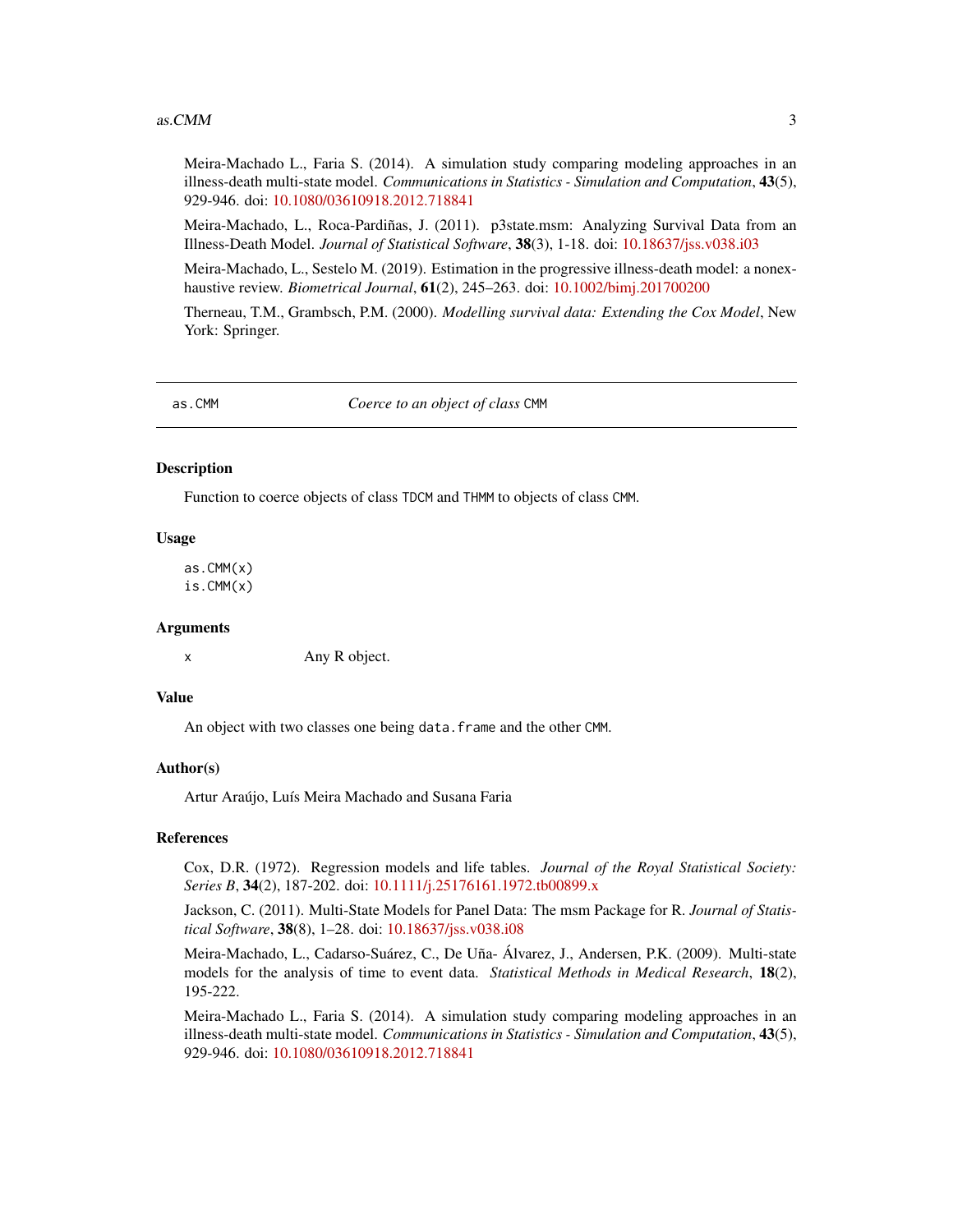<span id="page-3-0"></span>Meira-Machado, L., Roca-Pardiñas, J. (2011). p3state.msm: Analyzing Survival Data from an Illness-Death Model. *Journal of Statistical Software*, 38(3), 1-18. doi: [10.18637/jss.v038.i03](https://doi.org/10.18637/jss.v038.i03)

Meira-Machado, L., Sestelo M. (2019). Estimation in the progressive illness-death model: a nonexhaustive review. *Biometrical Journal*, 61(2), 245–263. doi: [10.1002/bimj.201700200](https://doi.org/10.1002/bimj.201700200)

Therneau, T.M., Grambsch, P.M. (2000). *Modelling survival data: Extending the Cox Model*, New York: Springer.

# See Also

[as.TDCM](#page-3-1), [as.THMM](#page-5-1), [genCMM](#page-6-1), [genTDCM](#page-9-1), [genTHMM](#page-11-1).

# Examples

```
# generate TDCM data
tdcmdata <- genTDCM(n=100, dist="exponential", corr=0, dist.par=c(1,1),
model.cens="uniform", cens.par=1, beta=c(-3,2), lambda=10)
# coerce TDCM data to CMM data
cmmdata0 <- as.CMM(tdcmdata)
head(cmmdata0, n=20L)
# generate THMM data
thmmdata <- genTHMM( n=100, model.cens="uniform", cens.par=80, beta= c(0.09,0.08,-0.09),
covar=80, rate= c(0.05,0.04,0.05) )
# coerce THMM data to CMM data
cmmdata1 <- as.CMM(thmmdata)
head(cmmdata1, n=20L)
```
<span id="page-3-1"></span>as.TDCM *Coerce to an object of class* TDCM

#### Description

Function to coerce objects of class CMM and THMM to objects of class TDCM.

# Usage

as.TDCM(x) is.TDCM(x)

# Arguments

x Any R object.

# Value

An object with two classes one being data. frame and the other TDCM.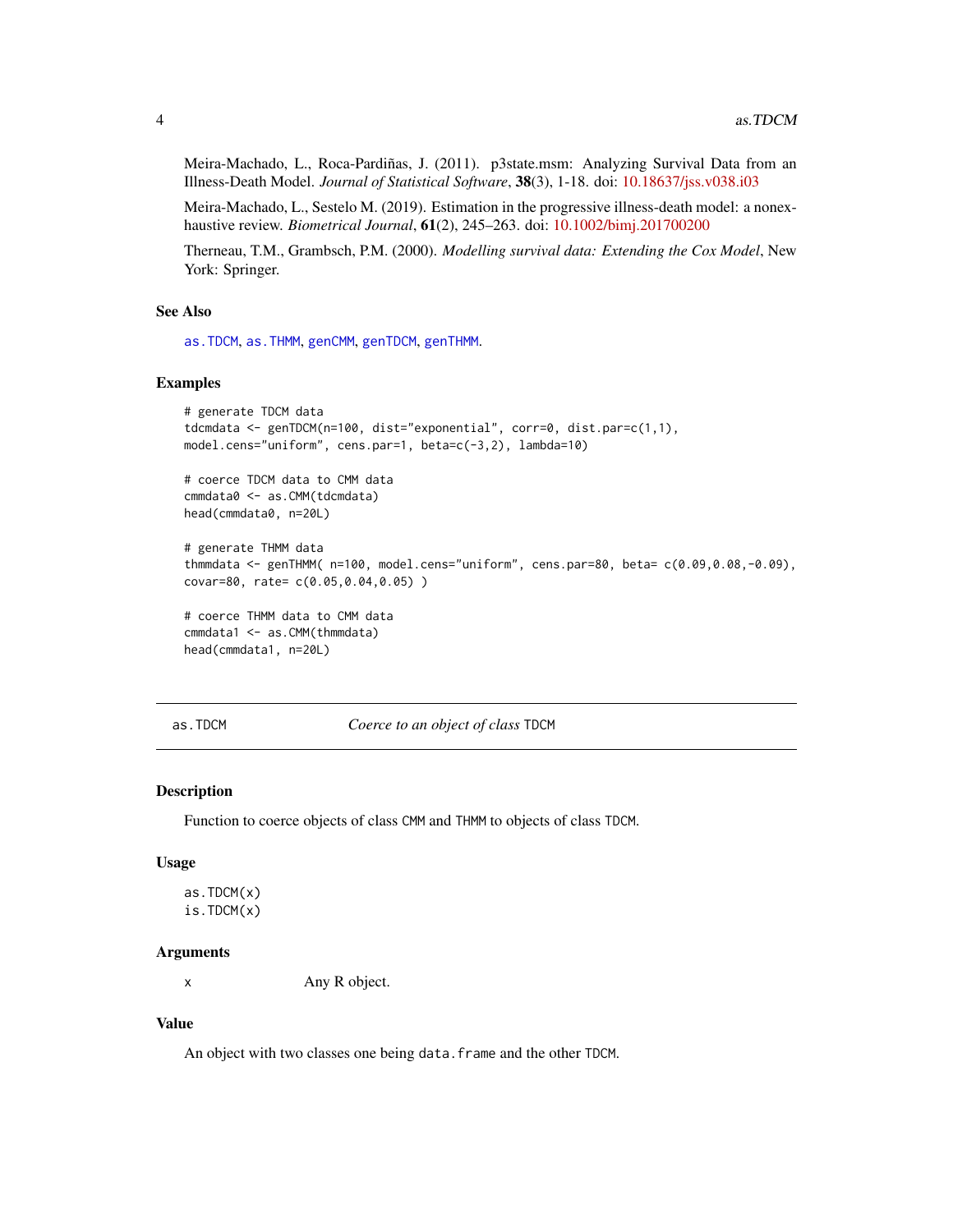#### <span id="page-4-0"></span>as. TDCM  $\sim$  5

# Author(s)

Artur Araújo, Luís Meira Machado and Susana Faria

# References

Cox, D.R. (1972). Regression models and life tables. *Journal of the Royal Statistical Society: Series B*, 34(2), 187-202. doi: [10.1111/j.25176161.1972.tb00899.x](https://doi.org/10.1111/j.2517-6161.1972.tb00899.x)

Jackson, C. (2011). Multi-State Models for Panel Data: The msm Package for R. *Journal of Statistical Software*, 38(8), 1–28. doi: [10.18637/jss.v038.i08](https://doi.org/10.18637/jss.v038.i08)

Meira-Machado, L., Cadarso-Suárez, C., De Uña- Álvarez, J., Andersen, P.K. (2009). Multi-state models for the analysis of time to event data. *Statistical Methods in Medical Research*, 18(2), 195-222. doi: [10.1177/0962280208092301](https://doi.org/10.1177/0962280208092301)

Meira-Machado L., Faria S. (2014). A simulation study comparing modeling approaches in an illness-death multi-state model. *Communications in Statistics - Simulation and Computation*, 43(5), 929-946. doi: [10.1080/03610918.2012.718841](https://doi.org/10.1080/03610918.2012.718841)

Meira-Machado, L., Roca-Pardiñas, J. (2011). p3state.msm: Analyzing Survival Data from an Illness-Death Model. *Journal of Statistical Software*, 38(3), 1-18. doi: [10.18637/jss.v038.i03](https://doi.org/10.18637/jss.v038.i03)

Meira-Machado, L., Sestelo M. (2019). Estimation in the progressive illness-death model: a nonexhaustive review. *Biometrical Journal*, 61(2), 245–263. doi: [10.1002/bimj.201700200](https://doi.org/10.1002/bimj.201700200)

Therneau, T.M., Grambsch, P.M. (2000). *Modelling survival data: Extending the Cox Model*, New York: Springer.

# See Also

[as.CMM](#page-2-1), [as.THMM](#page-5-1), [genCMM](#page-6-1), [genTDCM](#page-9-1), [genTHMM](#page-11-1).

# Examples

```
# generate CMM data
cmmdata \leq genCMM( n=1000, model.cens="uniform", cens.par=2.5, beta=c(2,1,-1),
covar=10, rate=c(1,5,1,5,1,5) )
# coerce CMM data to TDCM data
tdcmdata0 <- as.TDCM(cmmdata)
head(tdcmdata0, n=20L)
# generate THMM data
thmmdata <- genTHMM( n=100, model.cens="uniform", cens.par=80, beta= c(0.09,0.08,-0.09),
covar=80, rate= c(0.05,0.04,0.05) )
# coerce THMM data to TDCM data
tdcmdata1 <- as.TDCM(thmmdata)
head(tdcmdata1, n=20L)
```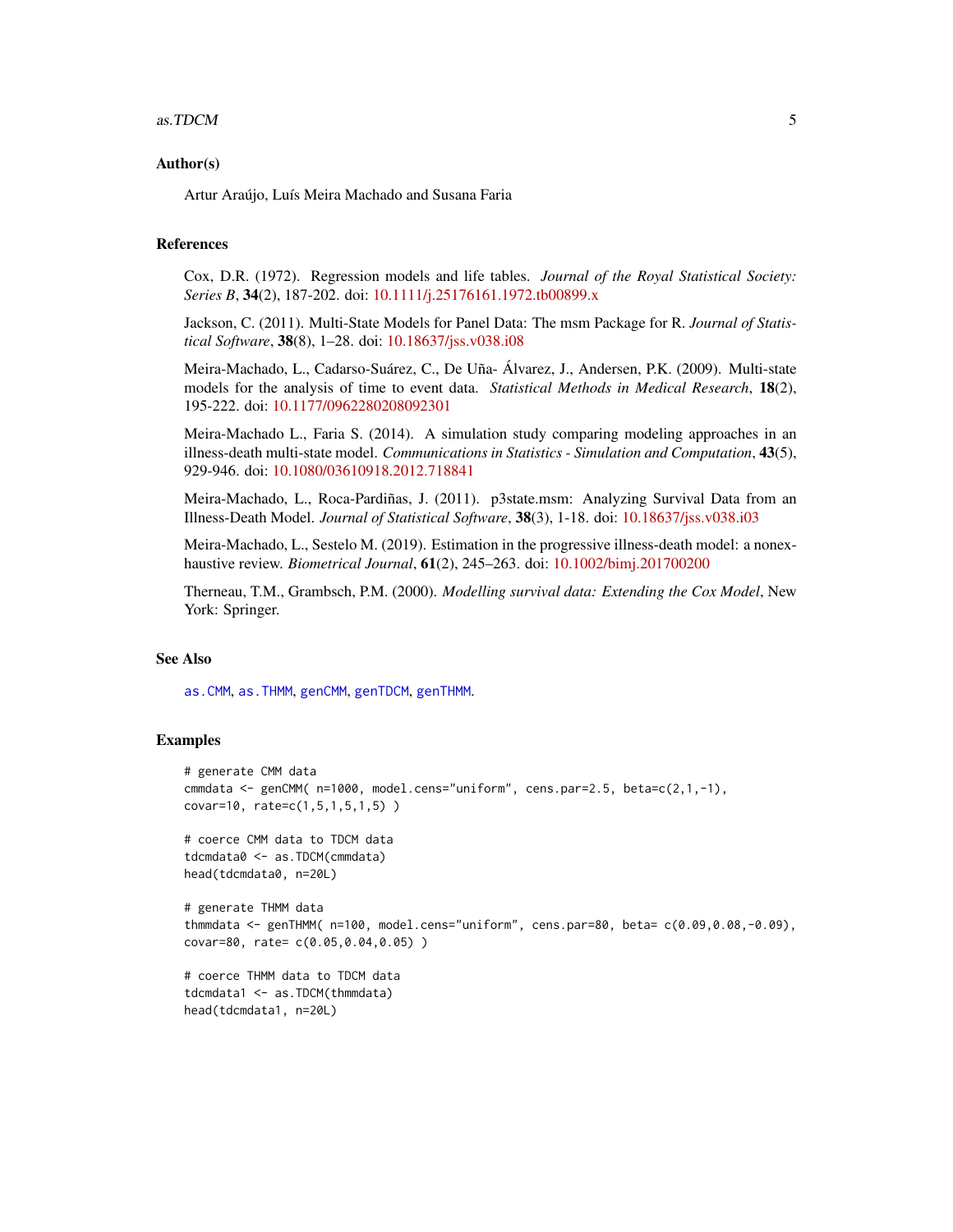<span id="page-5-1"></span><span id="page-5-0"></span>

#### Description

Function to coerce objects of class CMM and TDCM to objects of class THMM.

#### Usage

 $as.THMM(x)$ is.THMM(x)

# Arguments

x Any R object.

# Value

An object with two classes one being data.frame and the other THMM.

# Author(s)

Artur Araújo, Luís Meira Machado and Susana Faria

# References

Cox, D.R. (1972). Regression models and life tables. *Journal of the Royal Statistical Society: Series B*, 34(2), 187-202. doi: [10.1111/j.25176161.1972.tb00899.x](https://doi.org/10.1111/j.2517-6161.1972.tb00899.x)

Jackson, C. (2011). Multi-State Models for Panel Data: The msm Package for R. *Journal of Statistical Software*, 38(8), 1–28. doi: [10.18637/jss.v038.i08](https://doi.org/10.18637/jss.v038.i08)

Meira-Machado, L., Cadarso-Suárez, C., De Uña- Álvarez, J., Andersen, P.K. (2009). Multi-state models for the analysis of time to event data. *Statistical Methods in Medical Research*, 18(2), 195-222. doi: [10.1177/0962280208092301](https://doi.org/10.1177/0962280208092301)

Meira-Machado L., Faria S. (2014). A simulation study comparing modeling approaches in an illness-death multi-state model. *Communications in Statistics - Simulation and Computation*, 43(5), 929-946. doi: [10.1080/03610918.2012.718841](https://doi.org/10.1080/03610918.2012.718841)

Meira-Machado, L., Roca-Pardiñas, J. (2011). p3state.msm: Analyzing Survival Data from an Illness-Death Model. *Journal of Statistical Software*, 38(3), 1-18. doi: [10.18637/jss.v038.i03](https://doi.org/10.18637/jss.v038.i03)

Meira-Machado, L., Sestelo M. (2019). Estimation in the progressive illness-death model: a nonexhaustive review. *Biometrical Journal*, 61(2), 245–263. doi: [10.1002/bimj.201700200](https://doi.org/10.1002/bimj.201700200)

Therneau, T.M., Grambsch, P.M. (2000). *Modelling survival data: Extending the Cox Model*, New York: Springer.

# See Also

[as.CMM](#page-2-1), [as.TDCM](#page-3-1), [genCMM](#page-6-1), [genTDCM](#page-9-1), [genTHMM](#page-11-1).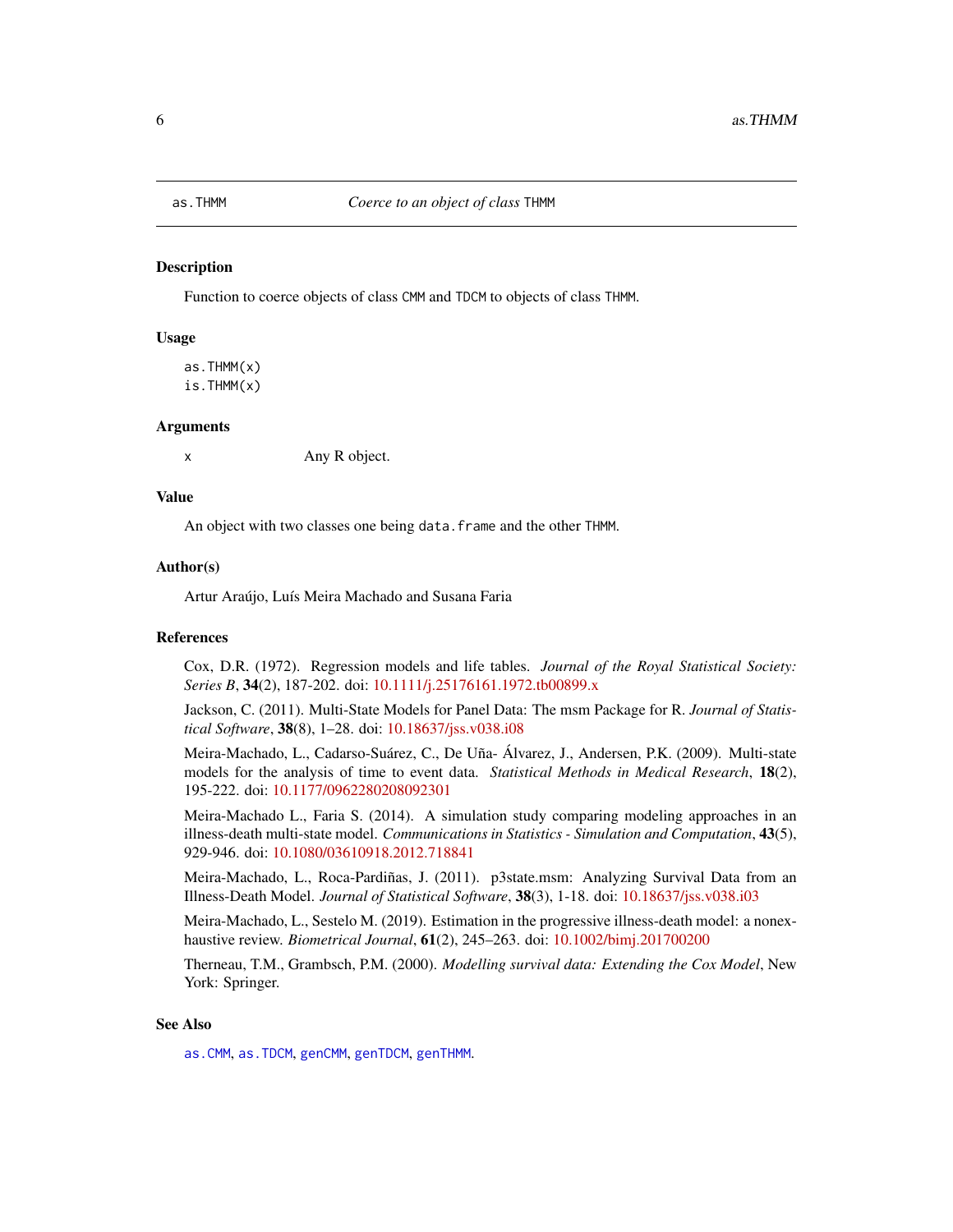#### <span id="page-6-0"></span> $\epsilon$ genCMM  $\sigma$  7 and 2008  $\sigma$  7 and 2008  $\sigma$  7 and 2008  $\sigma$  7 and 2008  $\sigma$  7 and 2008  $\sigma$

# Examples

```
# generate CMM data
cmmdata <- genCMM( n=1000, model.cens="uniform", cens.par=2.5, beta=c(2,1,-1),
covar=10, rate=c(1,5,1,5,1,5) )
# coerce CMM data to THMM data
thmmdata0 <- as.THMM(cmmdata)
head(thmmdata0, n=20L)
# generate TDCM data
tdcmdata <- genTDCM(n=100, dist="exponential", corr=0, dist.par=c(1,1),
model.cens="uniform", cens.par=1, beta=c(-3,2), lambda=10)
# coerce TDCM data to THMM data
thmmdata1 <- as.THMM(tdcmdata)
head(thmmdata1, n=20L)
```
<span id="page-6-1"></span>genCMM *Generation of Cox Markov data from an illness-death model*

# Description

Generation of Cox Markov data from an illness-death model.

# Usage

genCMM(n, model.cens, cens.par, beta, covar, rate)

# Arguments

| n          | Sample size.                                                                                                                                                                                  |
|------------|-----------------------------------------------------------------------------------------------------------------------------------------------------------------------------------------------|
| model.cens | Model for censorship. Possible values are "uniform" and "exponential".                                                                                                                        |
| cens.par   | Parameter for the censorship distribution. Must be greater than 0.                                                                                                                            |
| beta       | Vector of three regression parameters for the three transitions: (beta_12,beta_13,beta_23).                                                                                                   |
| covar      | Parameter for generating the time-fixed covariate. An uniform distribution is<br>used.                                                                                                        |
| rate       | Vector of dimension six: (shape1, scale1, shape2, scale2, shape3, scale3). A<br>Weibull baseline hazard function is assumed (with two parameters) for each<br>transition (see details below). |

# Details

The Weibull distribution with shape parameter  $\lambda$  and scale parameter  $\theta$  has hazard function given by:

 $\alpha(t) = \lambda \theta t^{\theta - 1}$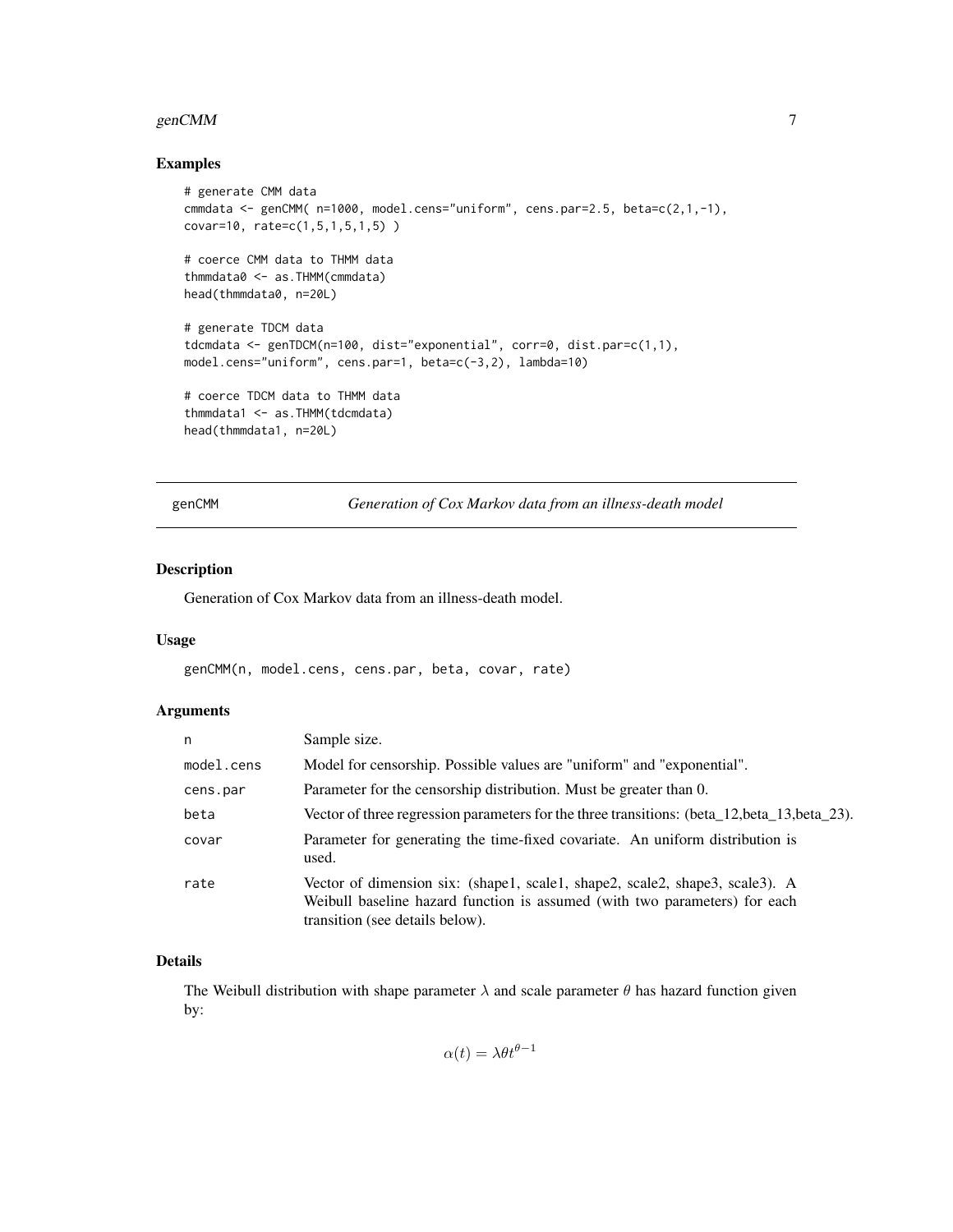An object with two classes, data.frame and CMM. The data structure used for generating survival data from the Cox Markov Model (CMM) is similar as for the time-dependent Cox model (TDCM). In this case the data structure has one more variable representing the transition (variable trans). trans=1 denotes the transition from State 1 to State 3 (without observing the intermediate event; State 2); trans=2 denotes the transition from State 1 to State 2; and trans=3 denotes the transition from State 2 to State 3 (absorbing).

#### Author(s)

Artur Araújo, Luís Meira Machado and Susana Faria

# References

Meira-Machado, L., Cadarso-Suárez, C., De Uña- Álvarez, J., Andersen, P.K. (2009). Multi-state models for the analysis of time to event data. *Statistical Methods in Medical Research*, 18(2), 195-222. doi: [10.1177/0962280208092301](https://doi.org/10.1177/0962280208092301)

Meira-Machado L., Faria S. (2014). A simulation study comparing modeling approaches in an illness-death multi-state model. *Communications in Statistics - Simulation and Computation*, 43(5), 929-946. doi: [10.1080/03610918.2012.718841](https://doi.org/10.1080/03610918.2012.718841)

Meira-Machado, L., Roca-Pardiñas, J. (2011). p3state.msm: Analyzing Survival Data from an Illness-Death Model. *Journal of Statistical Software*, 38(3), 1-18. doi: [10.18637/jss.v038.i03](https://doi.org/10.18637/jss.v038.i03)

Meira-Machado, L., Sestelo M. (2019). Estimation in the progressive illness-death model: a nonexhaustive review. *Biometrical Journal*, 61(2), 245–263. doi: [10.1002/bimj.201700200](https://doi.org/10.1002/bimj.201700200)

Therneau, T.M., Grambsch, P.M. (2000). *Modelling survival data: Extending the Cox Model*, New York: Springer.

#### See Also

[genCPHM](#page-8-1), [genTDCM](#page-9-1), [genTHMM](#page-11-1).

## Examples

```
cmmdata <- genCMM(n=1000, model.cens="uniform", cens.par=2.5, beta=c(2,1,-1),
covar=10, rate=c(1,5,1,5,1,5) )
head(cmmdata, n=20L)
library(survival)
fit_13<-coxph(Surv(start,stop,event)~covariate, data=cmmdata, subset=c(trans==1))
fit_13
fit_12<-coxph(Surv(start,stop,event)~covariate, data=cmmdata, subset=c(trans==2))
fit_12
fit_23<-coxph(Surv(start,stop,event)~covariate, data=cmmdata, subset=c(trans==3))
fit_23
```
# <span id="page-7-0"></span>Value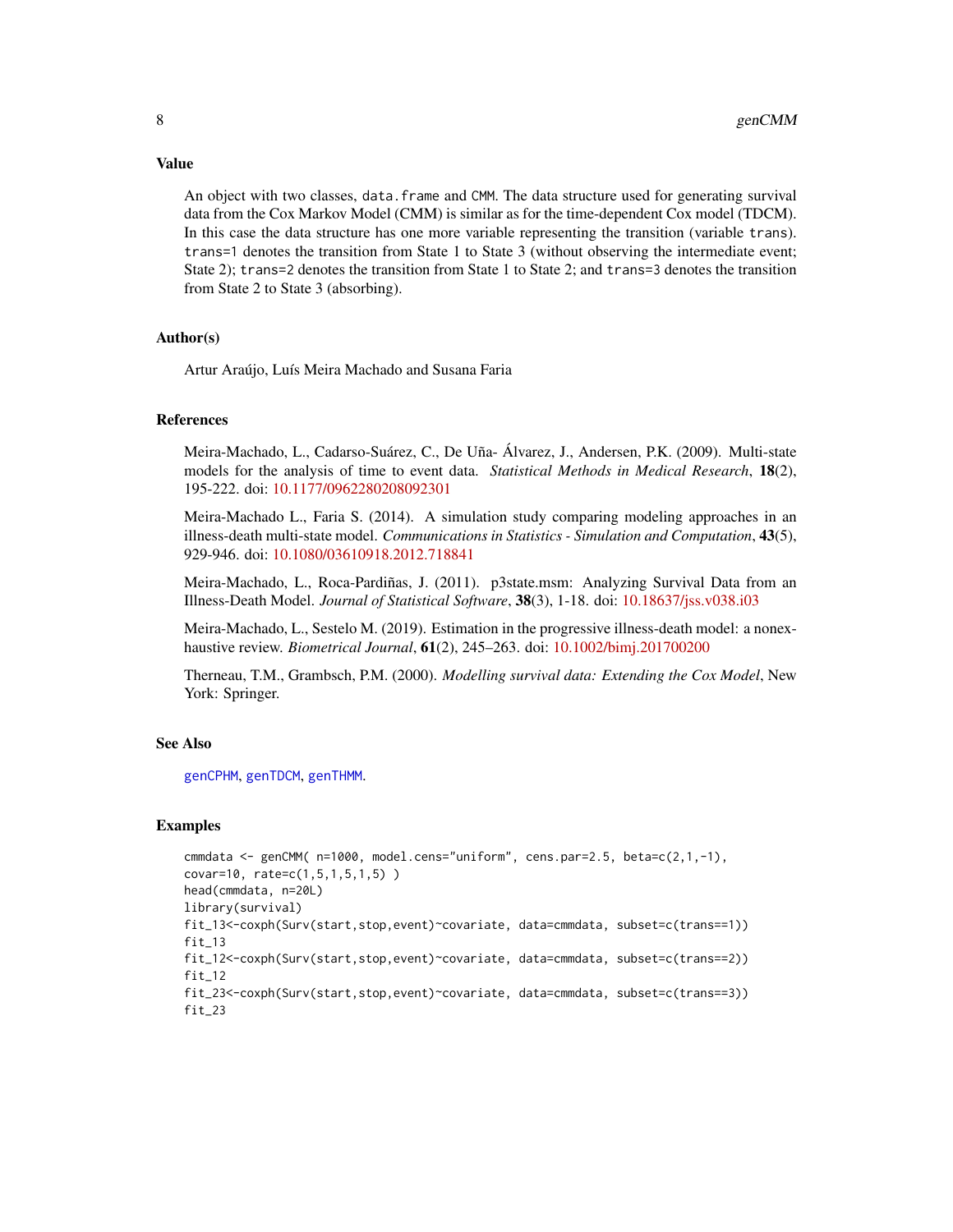<span id="page-8-1"></span><span id="page-8-0"></span>

# Description

Generation of survival data from a Cox Proportional Hazard Model.

#### Usage

genCPHM(n, model.cens, cens.par, beta, covar)

# Arguments

| n          | Sample size.                                                                           |  |
|------------|----------------------------------------------------------------------------------------|--|
| model.cens | Model for censorship. Possible values are "uniform" and "exponential".                 |  |
| cens.par   | Parameter for the censorship distribution. Must be greater than 0.                     |  |
| beta       | Regression parameter for the time-fixed covariate.                                     |  |
| covar      | Parameter for generating the time-fixed covariate. An uniform distribution is<br>used. |  |

# Value

An object with two classes, data.frame and CPHM.

# Author(s)

Artur Araújo, Luís Meira Machado and Susana Faria

# References

Cox, D.R. (1972). Regression models and life tables. *Journal of the Royal Statistical Society: Series B*, 34(2), 187-202. doi: [10.1111/j.25176161.1972.tb00899.x](https://doi.org/10.1111/j.2517-6161.1972.tb00899.x)

Meira-Machado L., Faria S. (2014). A simulation study comparing modeling approaches in an illness-death multi-state model. *Communications in Statistics - Simulation and Computation*, 43(5), 929-946. doi: [10.1080/03610918.2012.718841](https://doi.org/10.1080/03610918.2012.718841)

Meira-Machado, L., Sestelo M. (2019). Estimation in the progressive illness-death model: a nonexhaustive review. *Biometrical Journal*, 61(2), 245–263. doi: [10.1002/bimj.201700200](https://doi.org/10.1002/bimj.201700200)

# See Also

[genCMM](#page-6-1), [genTDCM](#page-9-1), [genTHMM](#page-11-1).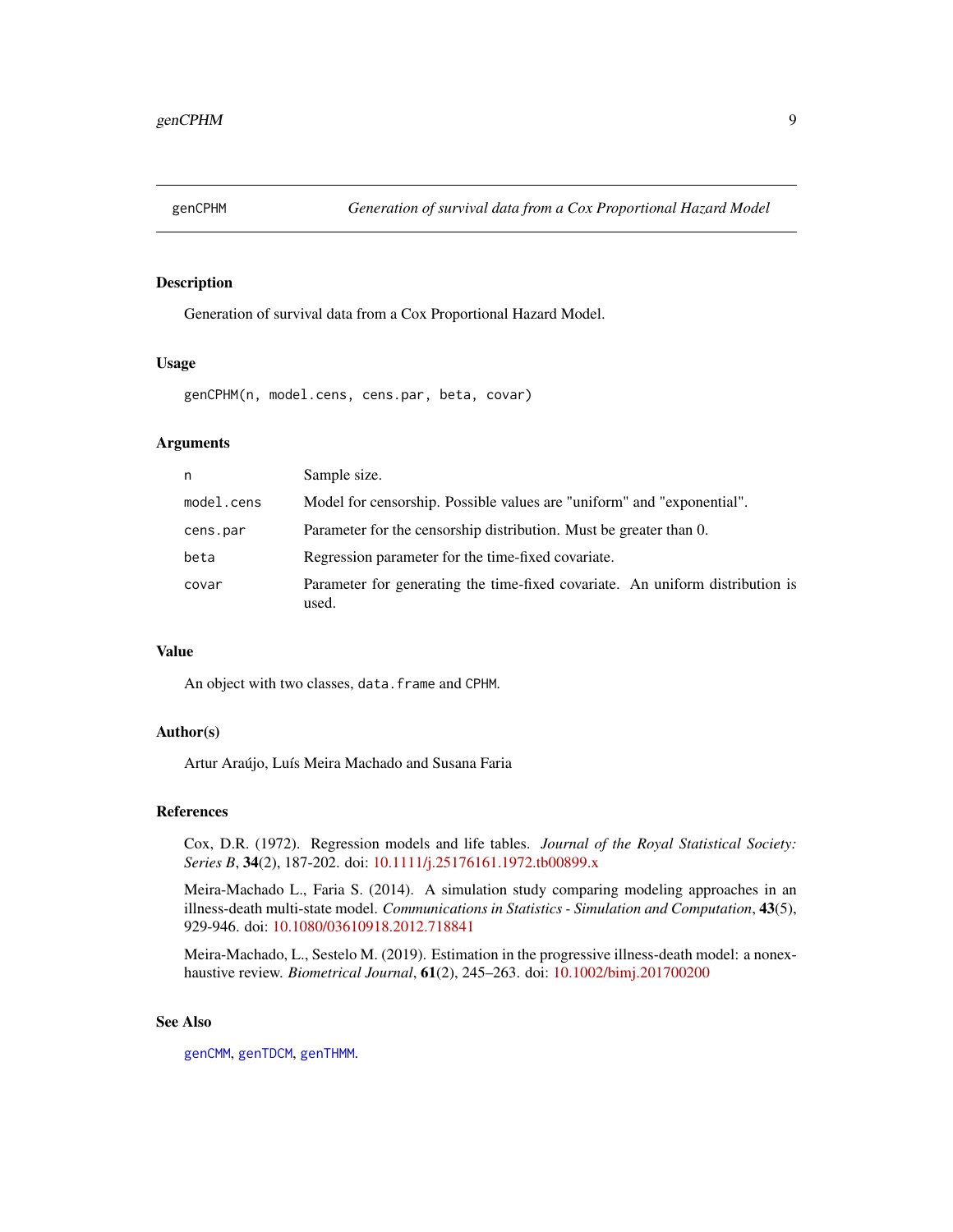# Examples

```
cphmdata <- genCPHM(n=1000, model.cens="exponential", cens.par=2, beta= 2, covar=1)
head(cphmdata, n=20L)
library(survival)
fit<-coxph(Surv(time,status)~covariate,data=cphmdata)
summary(fit)
```
<span id="page-9-1"></span>genTDCM *Generating data from a Cox model with time-dependent covariates*

# Description

Generating data from a Cox model with time-dependent covariates.

#### Usage

genTDCM(n, dist, corr, dist.par, model.cens, cens.par, beta, lambda)

# Arguments

| n          | Sample size.                                                                                                                                                                                                                                                                     |  |  |
|------------|----------------------------------------------------------------------------------------------------------------------------------------------------------------------------------------------------------------------------------------------------------------------------------|--|--|
| dist       | Bivariate distribution assumed for generating the two covariates (time-fixed and<br>time-dependent). Possible bivariate distributions are "exponential" and "weibull"<br>(see details below).                                                                                    |  |  |
| corr       | Correlation parameter. Possible values for the bivariate exponential distribution<br>are between $-1$ and $1$ (0 for independency). Any value between 0 (not included)<br>and 1 (1 for independency) is accepted for the bivariate weibull distribution.                         |  |  |
| dist.par   | Vector of parameters for the allowed distributions. Two (scale) parameters for<br>the bivariate exponential distribution and four (2 shape parameters and 2 scale<br>parameters) for the bivariate weibull distribution: (shape1, scale1, shape2, scale2).<br>See details below. |  |  |
| model.cens | Model for censorship. Possible values are "uniform" and "exponential".                                                                                                                                                                                                           |  |  |
| cens.par   | Parameter for the censorship distribution. Must be greater than 0.                                                                                                                                                                                                               |  |  |
| beta       | Vector of two regression parameters for the two covariates.                                                                                                                                                                                                                      |  |  |
| lambda     | Parameter for an exponential distribution. An exponential distribution is as-<br>sumed for the baseline hazard function.                                                                                                                                                         |  |  |

# Details

The bivariate exponential distribution, also known as Farlie-Gumbel-Morgenstern distribution is given by

$$
F(x, y) = F_1(x)F_2(y)[1 + \alpha(1 - F_1(x))(1 - F_2(y))]
$$

for  $x \ge 0$  and  $y \ge 0$ . Where the marginal distribution functions  $F_1$  and  $F_2$  are exponential with scale parameters  $\theta_1$  and  $\theta_2$  and correlation parameter  $\alpha$ ,  $-1 \le \alpha \le 1$ .

<span id="page-9-0"></span>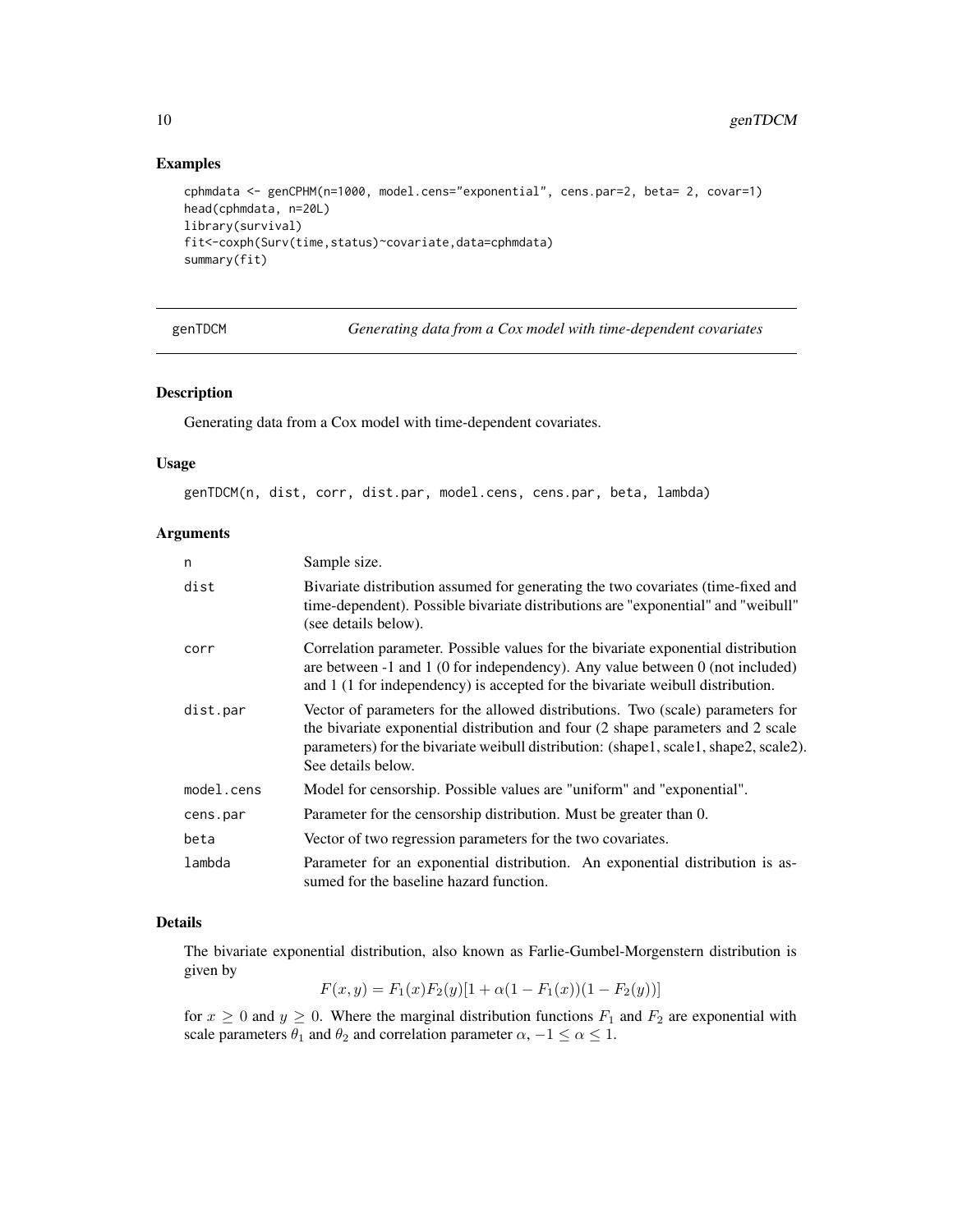The bivariate Weibull distribution with two-parameter marginal distributions. It's survival function is given by

$$
S(x,y) = P(X > x, Y > y) = e^{-\left[\left(\frac{x}{\theta_1}\right)^{\frac{\beta_1}{\delta}} + \left(\frac{y}{\theta_2}\right)^{\frac{\beta_2}{\delta}}\right]^{\delta}}
$$

Where  $0 < \delta \leq 1$  and each marginal distribution has shape parameter  $\beta_i$  and a scale parameter  $\theta_i$ ,  $i = 1, 2.$ 

#### Value

An object with two classes, data.frame and TDCM. To accommodate time-dependent effects, we used a counting process data-structure, introduced by Andersen and Gill (1982). In this datastructure, apart the time-fixed covariates (named covariate), an individual's survival data is expressed by three variables: start, stop and event. Individuals without change in the timedependent covariate (named tdcov) are represented by only one line of data, whereas patients with a change in the time-dependent covariate must be represented by two lines. For these patients, the first line represents the time period until the change in the time-dependent covariate; the second line represents the time period that passes from that change to the end of the follow-up. For each line of data, variables start and stop mark the time interval (start, stop) for the data, while event is an indicator variable taking on value 1 if there was a death at time stop, and 0 otherwise. More details about this data-structure can be found in papers by (Meira-Machado et al., 2009).

#### Author(s)

Artur Araújo, Luís Meira Machado and Susana Faria

#### References

Anderson, P.K., Gill, R.D. (1982). Cox's regression model for counting processes: a large sample study. *Annals of Statistics*, 10(4), 1100-1120. doi: [10.1214/aos/1176345976](https://doi.org/10.1214/aos/1176345976)

Cox, D.R. (1972). Regression models and life tables. *Journal of the Royal Statistical Society: Series B*, 34(2), 187-202. doi: [10.1111/j.25176161.1972.tb00899.x](https://doi.org/10.1111/j.2517-6161.1972.tb00899.x)

Johnson, M. E. (1987). *Multivariate Statistical Simulation*, John Wiley and Sons.

Johnson, N., Kotz, S. (1972). *Distribution in statistics: continuous multivariate distributions*, John Wiley and Sons.

Lu J., Bhattacharya G. (1990). Some new constructions of bivariate weibull models. *Annals of Institute of Statistical Mathematics*, 42(3), 543-559. doi: [10.1007/BF00049307](https://doi.org/10.1007/BF00049307)

Meira-Machado, L., Cadarso-Suárez, C., De Uña- Álvarez, J., Andersen, P.K. (2009). Multi-state models for the analysis of time to event data. *Statistical Methods in Medical Research*, 18(2), 195-222. doi: [10.1177/0962280208092301](https://doi.org/10.1177/0962280208092301)

Meira-Machado L., Faria S. (2014). A simulation study comparing modeling approaches in an illness-death multi-state model. *Communications in Statistics - Simulation and Computation*, 43(5), 929-946. doi: [10.1080/03610918.2012.718841](https://doi.org/10.1080/03610918.2012.718841)

Meira-Machado, L., Sestelo M. (2019). Estimation in the progressive illness-death model: a nonexhaustive review. *Biometrical Journal*, 61(2), 245–263. doi: [10.1002/bimj.201700200](https://doi.org/10.1002/bimj.201700200)

Therneau, T.M., Grambsch, P.M. (2000). *Modelling survival data: Extending the Cox Model*, New York: Springer.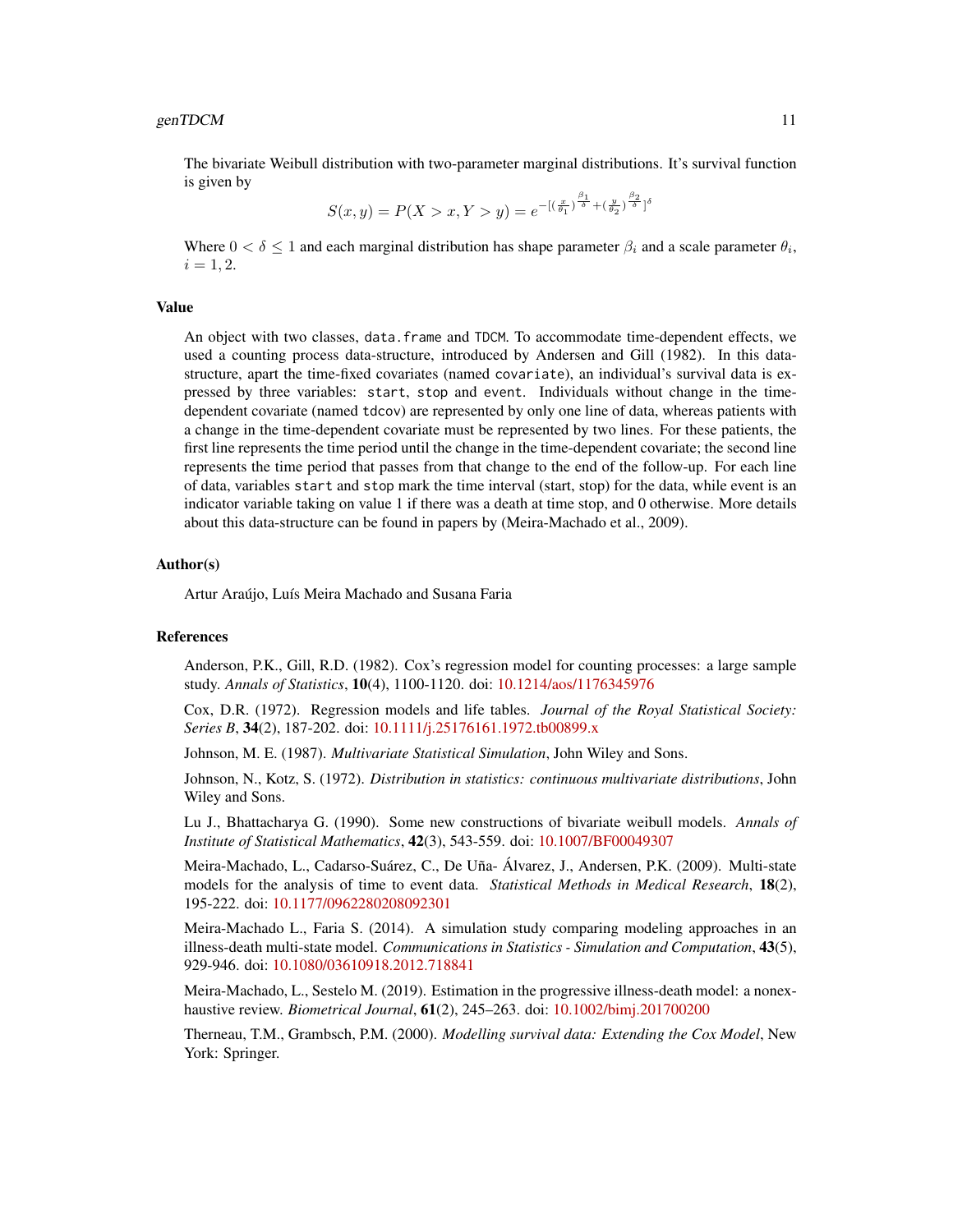# See Also

[genCMM](#page-6-1), [genCPHM](#page-8-1), [genTHMM](#page-11-1).

### Examples

```
tdcmdata <- genTDCM(n=1000, dist="weibull", corr=0.8, dist.par=c(2,3,2,3),
model.cens="uniform", cens.par=2.5, beta=c(-3.3,4), lambda=1)
head(tdcmdata, n=20L)
library(survival)
fit1<-coxph(Surv(start,stop,event)~tdcov+covariate,data=tdcmdata)
summary(fit1)
tdcmdata2 <- genTDCM(n=1000, dist="exponential", corr=0, dist.par=c(1,1),
model.cens="uniform", cens.par=1, beta=c(-3,2), lambda=0.5)
head(tdcmdata2, n=20L)
fit2<-coxph(Surv(start,stop,event)~tdcov+covariate,data=tdcmdata2)
summary(fit2)
```
<span id="page-11-1"></span>

| genTHMM |  |  |
|---------|--|--|
|         |  |  |

Generation of survival data from a time-homogeneous Markov model

#### **Description**

Generation of survival data from a time-homogeneous Markov model.

#### Usage

genTHMM(n, model.cens, cens.par, beta, covar, rate)

#### Arguments

| n          | Sample size.                                                                                                                   |
|------------|--------------------------------------------------------------------------------------------------------------------------------|
| model.cens | Model for censorship. Possible values are "uniform" and "exponential".                                                         |
| cens.par   | Parameter for the censorship distribution. Must be greater than 0.                                                             |
| beta       | Vector of three regression parameters for the three transitions: (beta_12,beta_13,beta_23).                                    |
| covar      | Parameter for generating the time-fixed covariate. An uniform distribution is<br>used.                                         |
| rate       | Vector of dimension three. We assume an exponential baseline hazard function<br>with constant hazard rate for each transition. |

#### Value

An object with two classes, data.frame and THMM. For generating survival data from the THMM model, the counting process data structure must contain the following variables: id, time, state, covariate. Each patient is identified by id. The variable time represents time for each interval of follow-up while variable state denotes the state of the individual. Variable covariate is the (time-fixed) covariate to be studied in the regression model. Individuals without change in the time dependent covariate are represented by two lines of data, whereas patients with a change in the time-dependent covariate must be represented by three lines.

<span id="page-11-0"></span>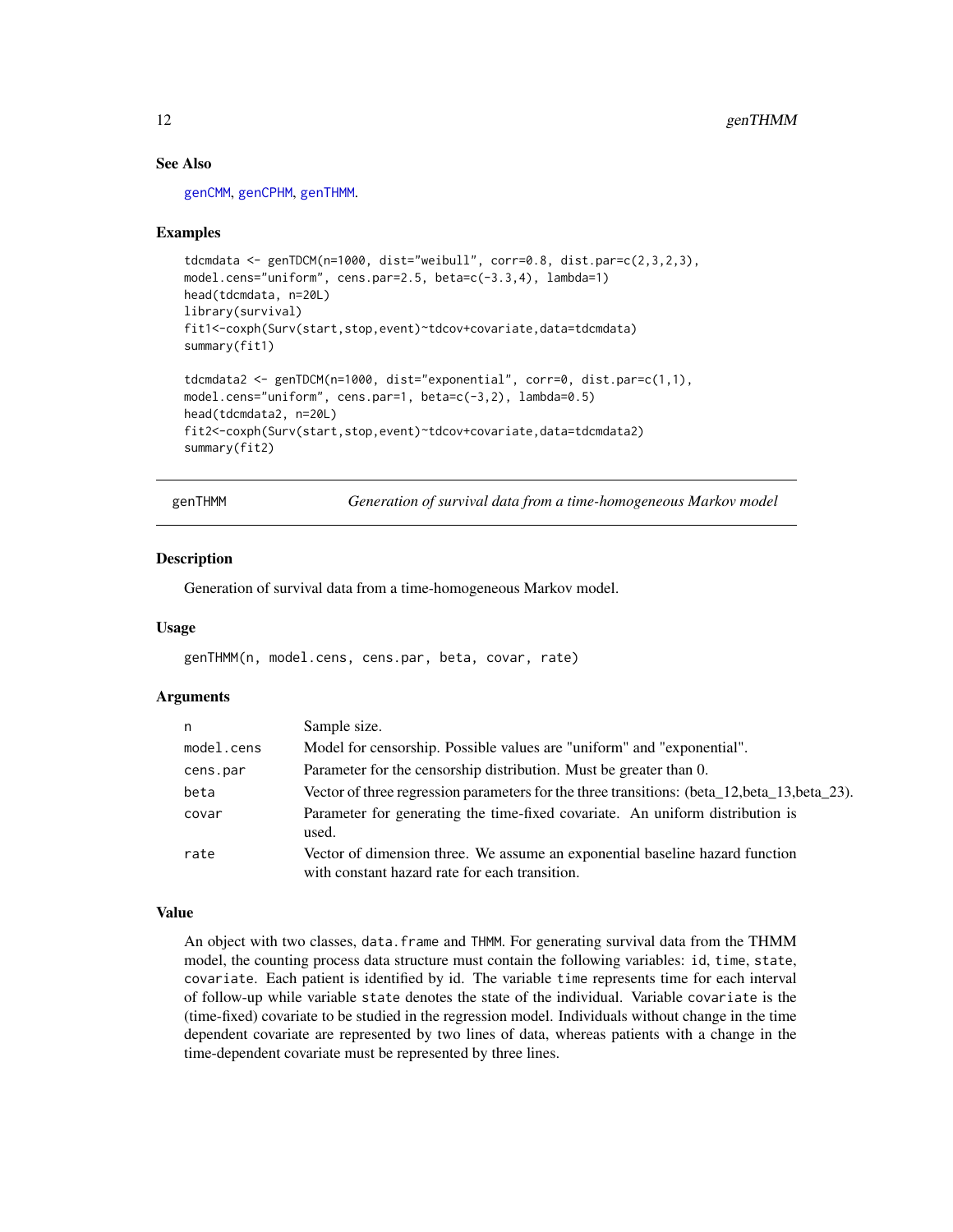# <span id="page-12-0"></span>genTHMM 13

# Author(s)

Artur Araújo, Luís Meira Machado and Susana Faria

# References

Jackson, C. (2011). Multi-State Models for Panel Data: The msm Package for R. *Journal of Statistical Software*, 38(8), 1–28. doi: [10.18637/jss.v038.i08](https://doi.org/10.18637/jss.v038.i08)

Meira-Machado, L., Cadarso-Suárez, C., De Uña- Álvarez, J., Andersen, P.K. (2009). Multi-state models for the analysis of time to event data. *Statistical Methods in Medical Research*, 18(2), 195-222. doi: [10.1177/0962280208092301](https://doi.org/10.1177/0962280208092301)

Meira-Machado L., Faria S. (2014). A simulation study comparing modeling approaches in an illness-death multi-state model. *Communications in Statistics - Simulation and Computation*, 43(5), 929-946. doi: [10.1080/03610918.2012.718841](https://doi.org/10.1080/03610918.2012.718841)

Meira-Machado, L., Sestelo M. (2019). Estimation in the progressive illness-death model: a nonexhaustive review. *Biometrical Journal*, 61(2), 245–263. doi: [10.1002/bimj.201700200](https://doi.org/10.1002/bimj.201700200)

Therneau, T.M., Grambsch, P.M. (2000). *Modelling survival data: Extending the Cox Model*, New York: Springer.

# See Also

[genCMM](#page-6-1), [genTDCM](#page-9-1), [genCPHM](#page-8-1).

#### Examples

```
thmmdata <- genTHMM( n=100, model.cens="uniform", cens.par=80, beta= c(0.09,0.08,-0.09),
covar=80, rate= c(0.05,0.04,0.05) )
head(thmmdata, n=20L)
```